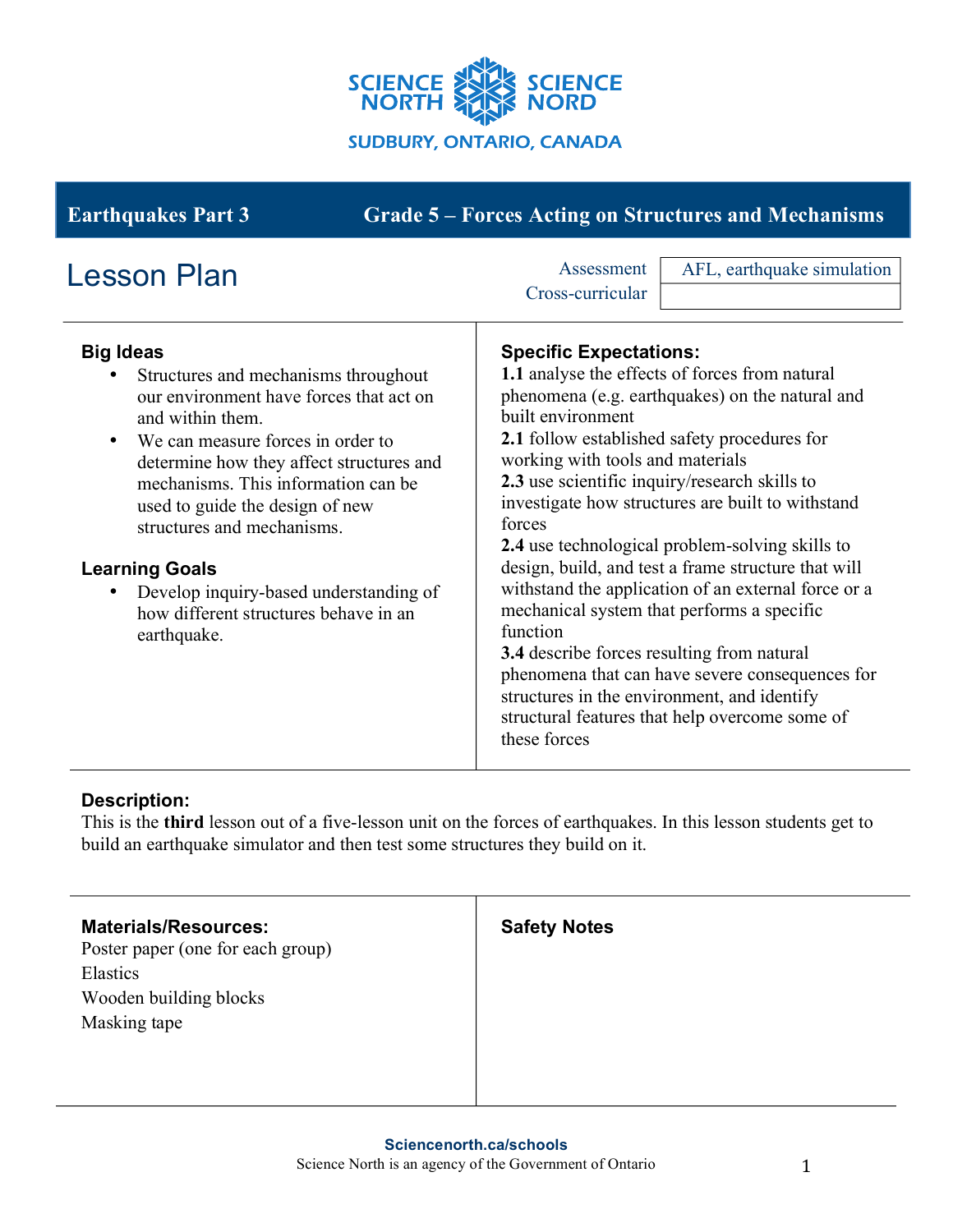# **Introduction**

# **Explanation of activity**

- Today you get a chance to build structures and test them in an "earthquake" that you create!
- We know that an earthquake creates a force on a structure. Now we want to see how that force affects the structure.
- You should work in small groups of 2 or 3 students.
- You will build a "simulator" some sort of a platform that you can then place the structure that you will build on it, and then shake it.
- You will then use building blocks to build structures to test.
- Your task is to find out what types of structures survive earthquakes better and which ones do worse.

# **Action**

# **Building the earthquake simulator**

- The first step is to build your earthquake simulator. We are proposing two, the second one being slightly more involved to build but will potentially also yield more realistic shaking. Options:
	- 1. Shaking a piece of poster paper. Cut out a square about 20 cm on a side and bend up one edge enough so that you can hold on to it. You can build a structure on it and then shake it by hand.
	- 2. Using elastics and a chair. Tape elastics to opposite sides or corners of a piece of poster paper. Loop the elastics around the legs of a chair, so that they are nice and tight. You can now pull on the piece of poster paper and let it go to create a vibrating platform. Make sure you used enough tape that it won't rip off when you pull on the paper! To use this simulator you will pull the platform back and then release it, creating decaying oscillations. (see reference image below)
- Place a ruler along the edge of the simulator or make several marks a few cm apart. This is so you can tell in the next step how far you are shaking the simulator back and forth.

# **Building and Testing Structures**

- Now it's time to build some structures and see how they do in an earthquake. Start by building whatever you want – a tower, a wall, arches, etc.
- Tape the BOTTOM most blocks to the poster paper for all of your structures. You want to make sure that the building actually shakes and doesn't just slide back and forth!
- When your structure is complete shake the simulator to see what happens. Rebuild your structure several times and try a few things:
	- o Shake back and forth only a short distance (e.g. 1 cm) and compare to shaking back and forth over a much larger distance (e.g. 5 cm).
	- o Shake back and forth slowly and compare to shaking back and forth faster.
	- o Which scenario creates a greater force? Where is the structure's weak point? What could you do to make it better?
- Now try building a different structure and compare to your first one.
	- o For example if you built something that is really hard to destroy, try building something that might not survive as easily.
	- o If you build a really unstable structure, come up with a way to make it more stable.
	- o Test again under SIMILAR CONDITIONS.